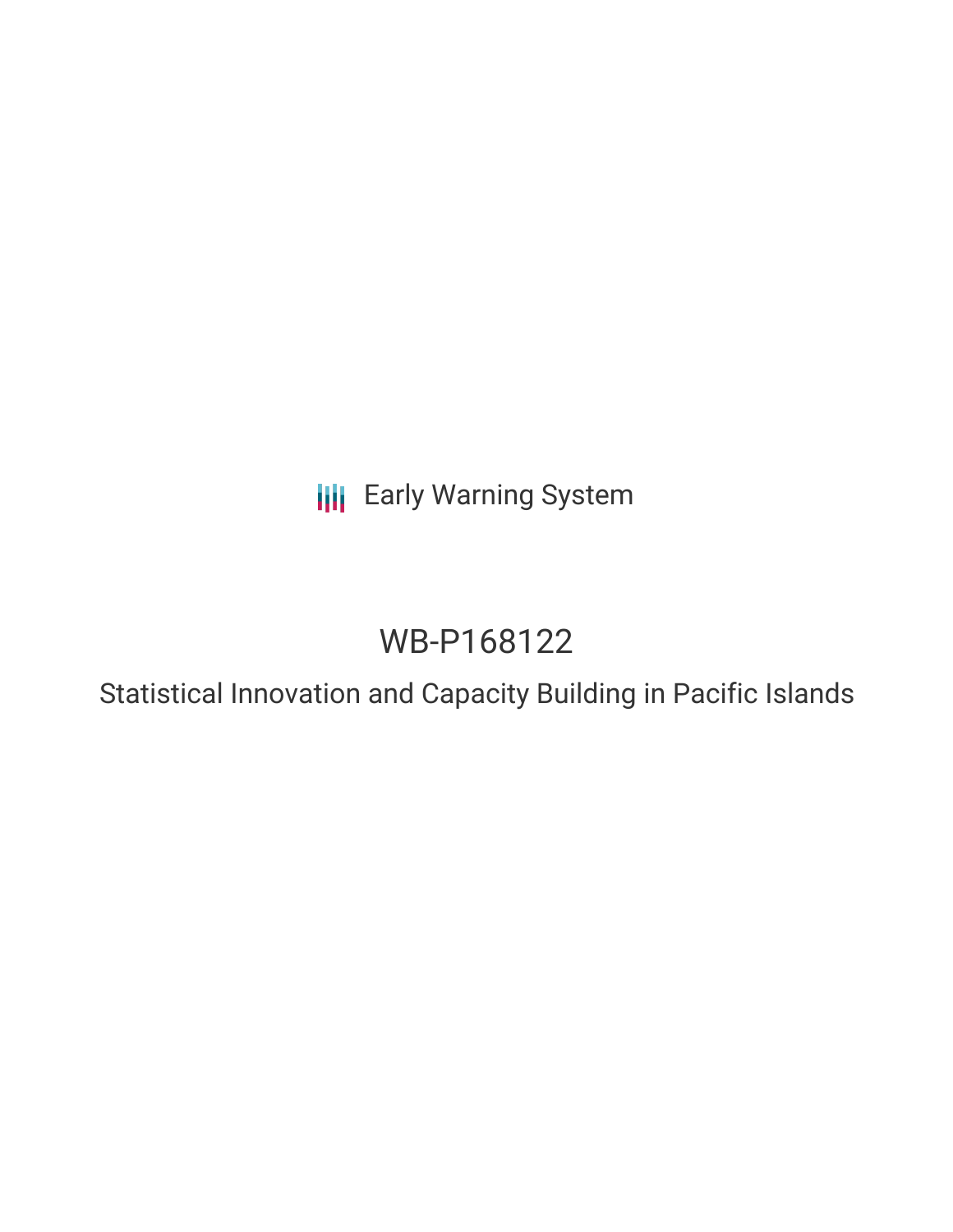

#### **Quick Facts**

| <b>Countries</b>               | Kiribati, Solomon Islands, Tonga                        |
|--------------------------------|---------------------------------------------------------|
| <b>Financial Institutions</b>  | World Bank (WB)                                         |
| <b>Status</b>                  | Proposed                                                |
| <b>Bank Risk Rating</b>        | U                                                       |
| <b>Voting Date</b>             | 2019-08-30                                              |
| <b>Borrower</b>                | Pacific Community - Statistics for Development Division |
| <b>Sectors</b>                 | Law and Government                                      |
| <b>Investment Type(s)</b>      | Grant                                                   |
| <b>Investment Amount (USD)</b> | $$10.00$ million                                        |
| <b>Project Cost (USD)</b>      | $$10.00$ million                                        |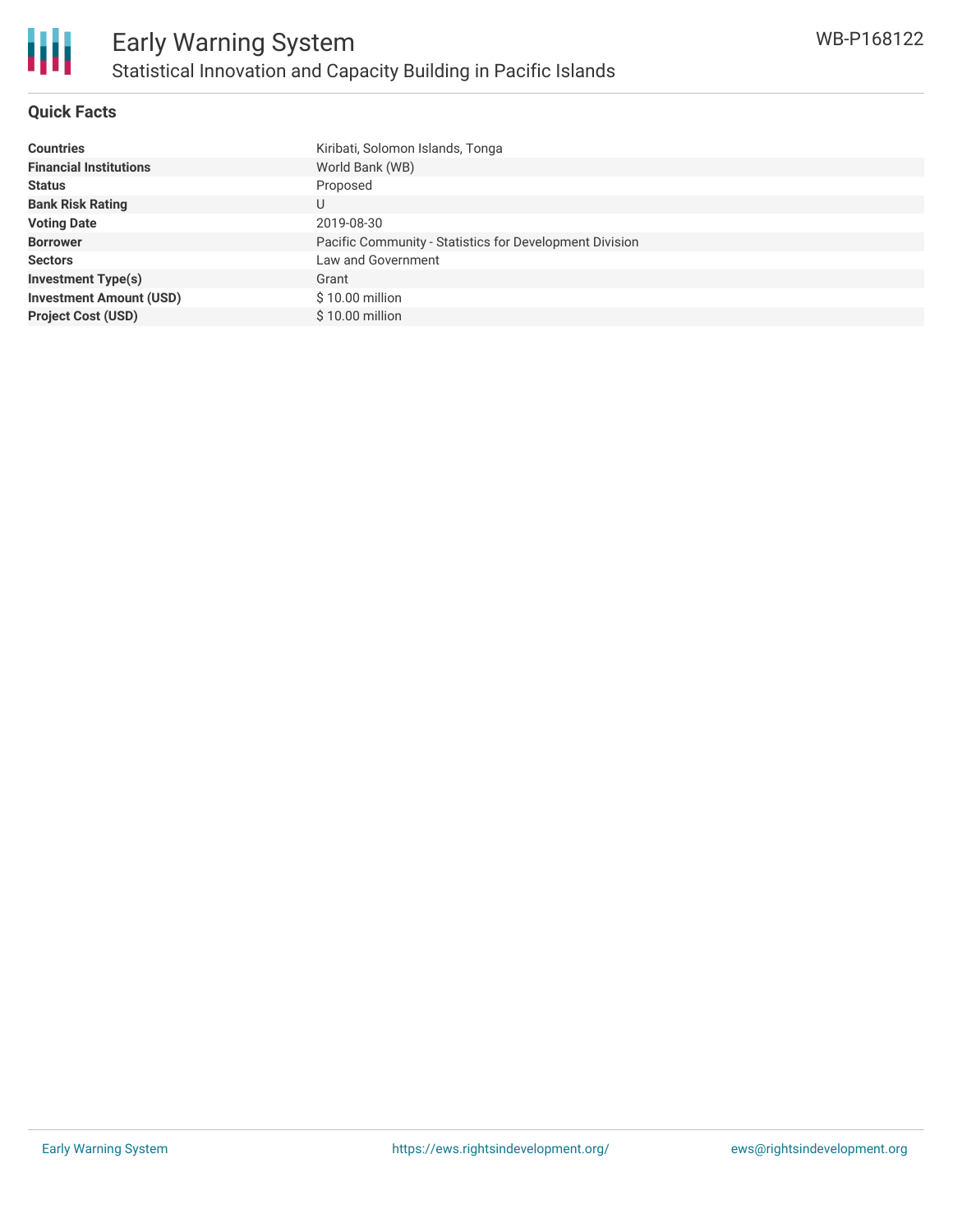

#### **Project Description**

According to bank documents, the project aims to improve the quality and efficiency of welfare data collection, and accessibility to welfare data in the Pacific Island countries by improving the efficiency of HIES implementation, quality of data production, and accessibility to welfare data in Tonga, Kiribati and the Solomon Islands.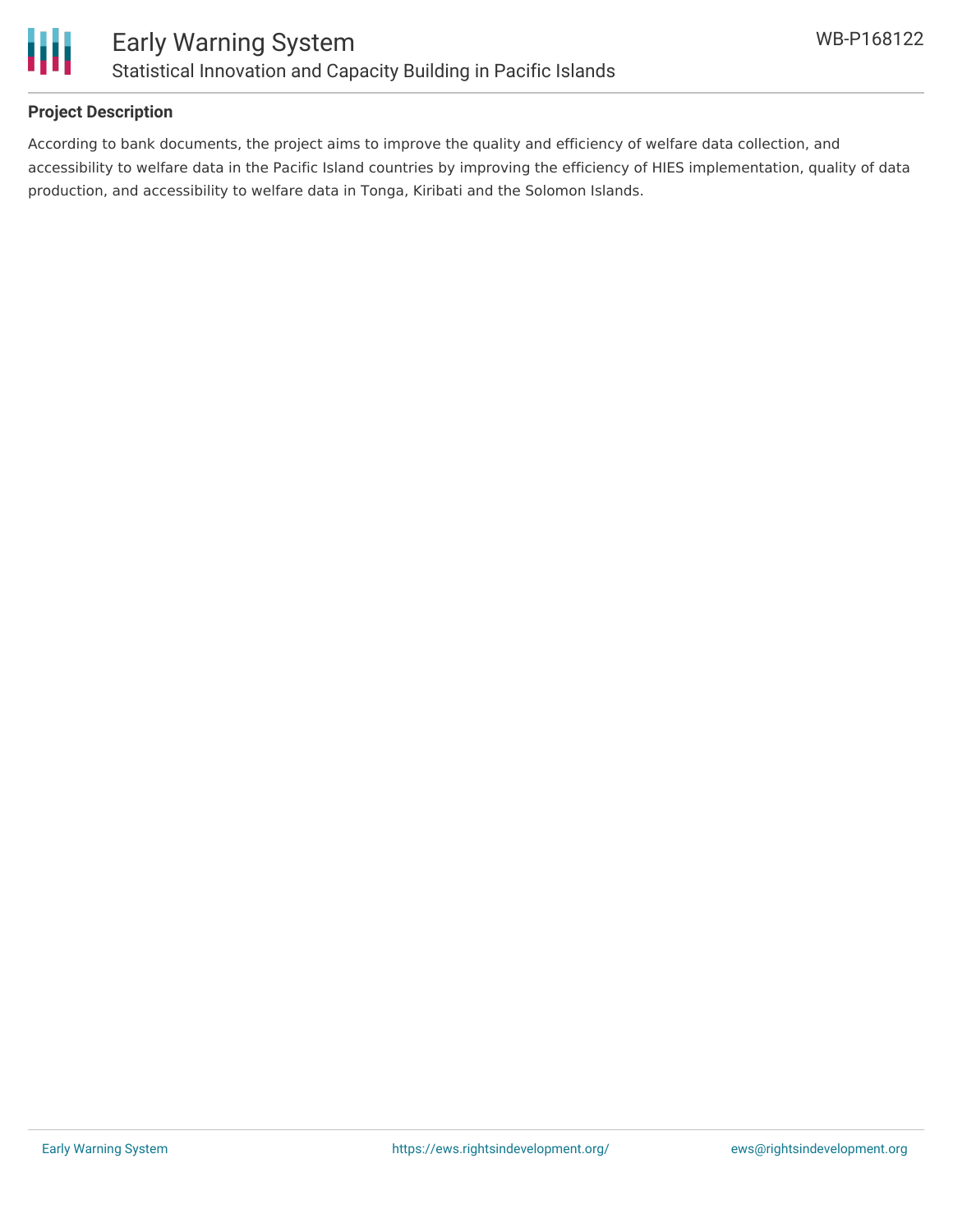

## Early Warning System Statistical Innovation and Capacity Building in Pacific Islands

#### **Investment Description**

World Bank (WB)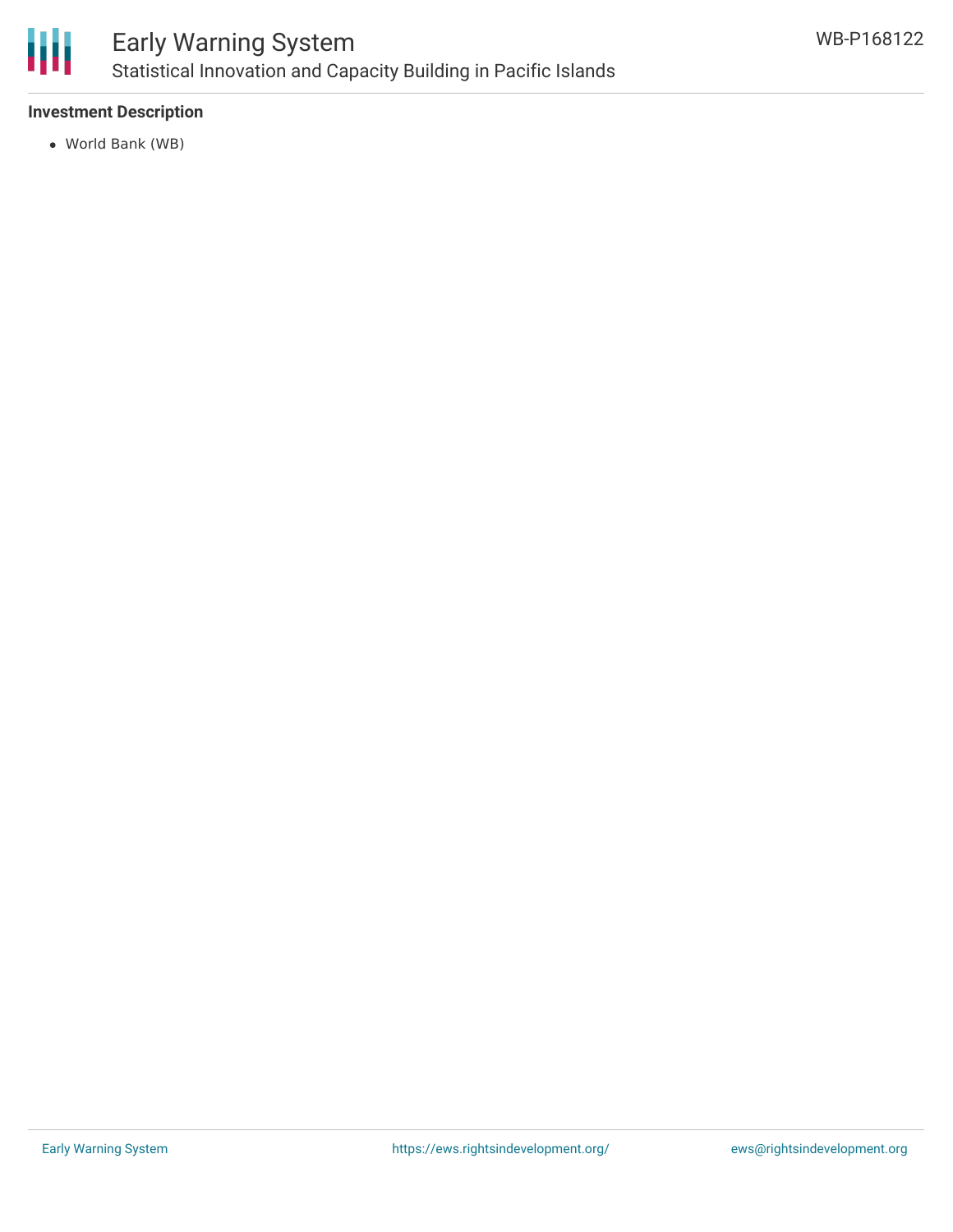

#### **Contact Information**

**World Bank** Kristen Himelein Kastelic Senior Economist/Statistician

#### **Borrower/Client/Recipient**

Pacific Community-Statistics for Development Division

#### **Implementing Agencies**

Statistics for Development Division-Pacific Community Ofa Ketuu Director, Statistics for Development Division ofak@spc.int

#### **ACCOUNTABILITY MECHANISM OF WORLD BANK**

The World Bank Inspection Panel is the independent complaint mechanism and fact-finding body for people who believe they are likely to be, or have been, adversely affected by a World Bank-financed project. If you submit a complaint to the Inspection Panel, they may investigate to assess whether the World Bank is following its own policies and procedures for preventing harm to people or the environment. You can contact the Inspection Panel or submit a complaint by emailing ipanel@worldbank.org. You can learn more about the Inspection Panel and how to file a complaint at: http://ewebapps.worldbank.org/apps/ip/Pages/Home.aspx.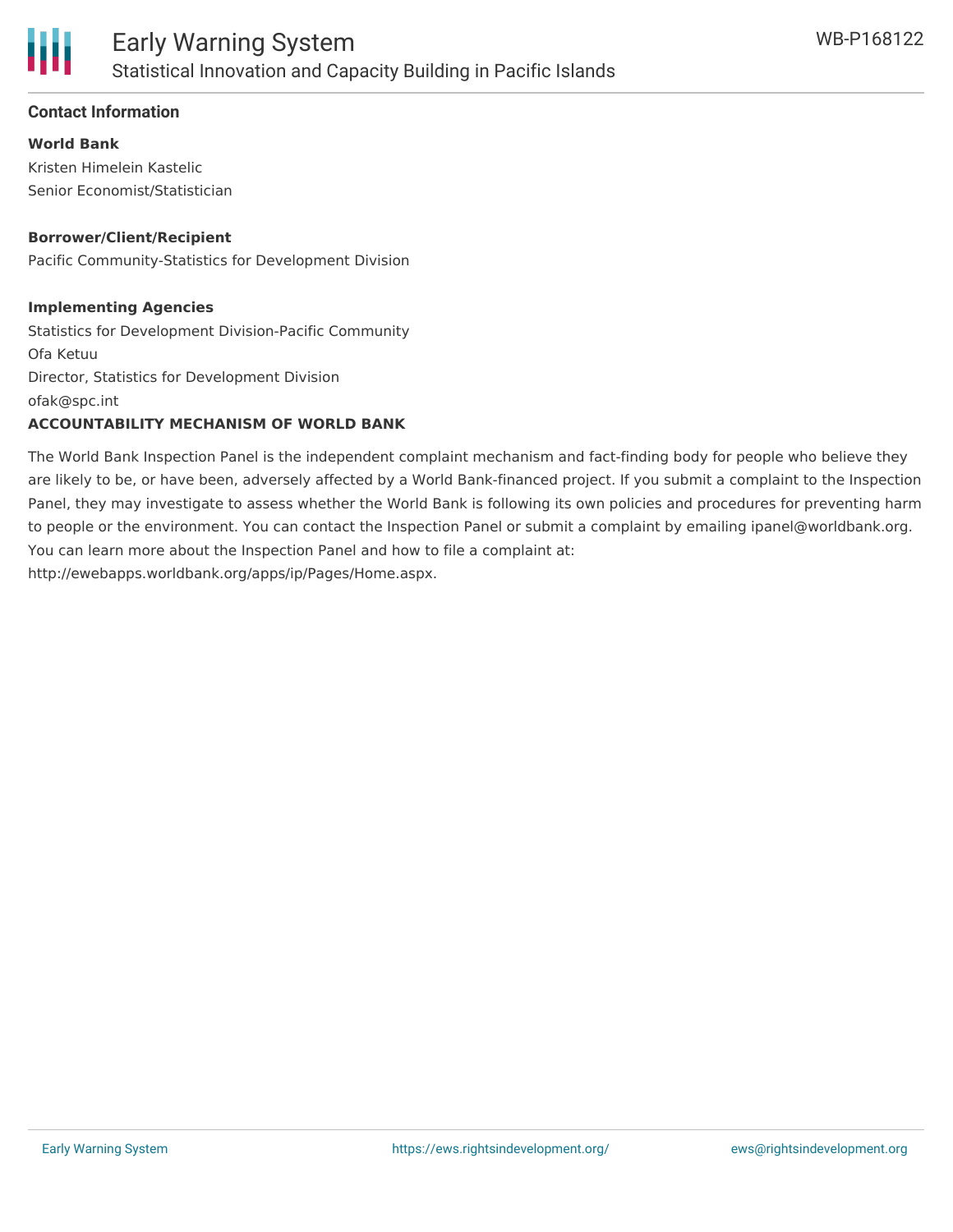

## Early Warning System

Statistical Innovation and Capacity Building in Pacific Islands

#### **Bank Documents**

- Concept Project [Information](https://ewsdata.rightsindevelopment.org/files/documents/22/WB-P168122_T5qTh7i.pdf) Document (PID) Statistical Innovation and Capacity Building in Pacific [\[Original](http://documents.worldbank.org/curated/en/115301547247390877/pdf/Concept-Project-Information-Document-PID-Statistical-Innovation-and-Capacity-Building-in-Pacific-Islands-P168122.pdf) Source]
- [Environmental](http://documents.worldbank.org/curated/en/189741547765497609/pdf/Environmental-and-Social-Review-Summary-ESRS-Statistical-Innovation-and-Capacity-Building-in-Pacific-Islands-P168122.pdf) and Social Review Summary (ESRS) Statistical Innovation and Capacity Building in Pac [Original Source]